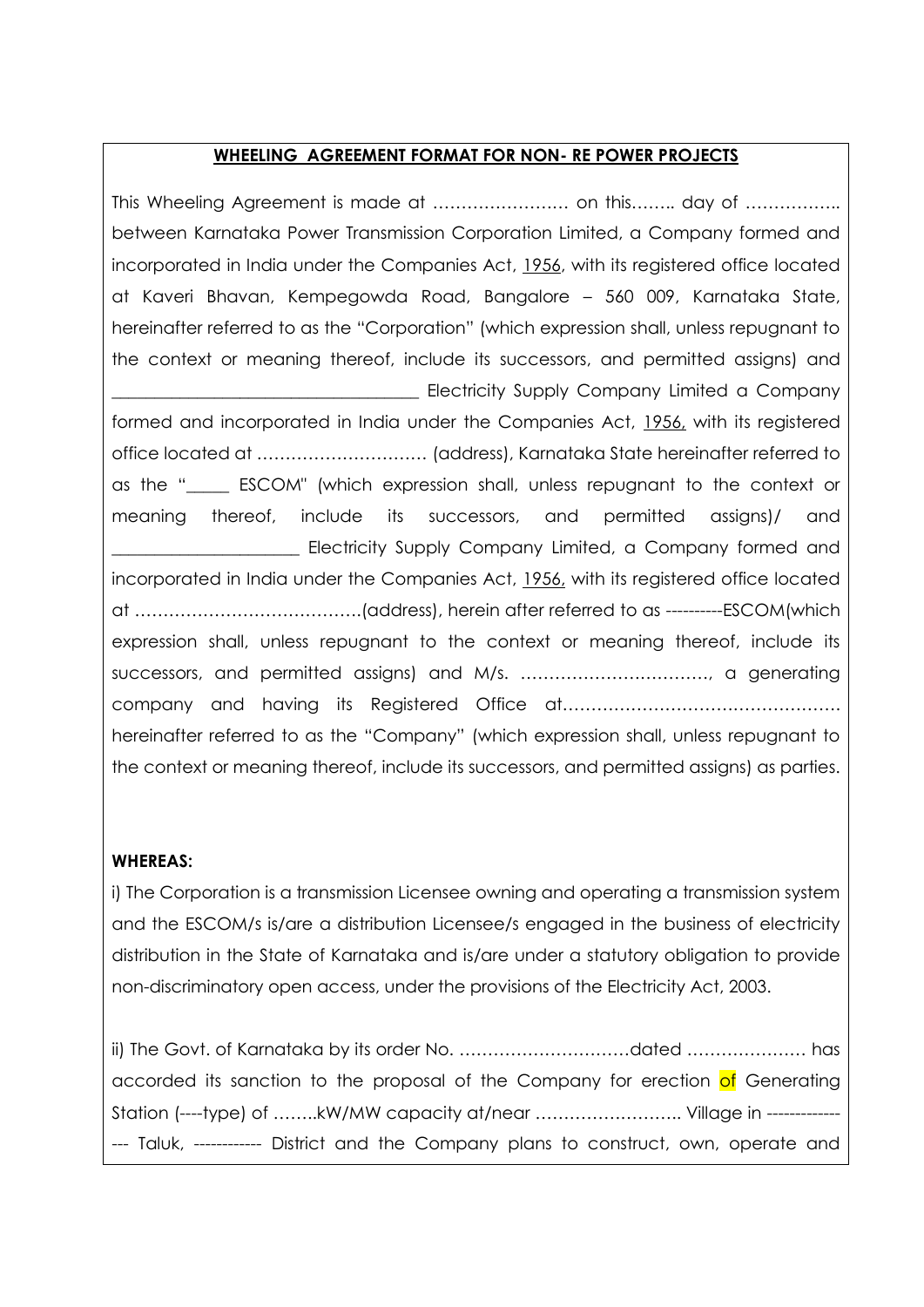maintain/owns and operates the said generating Station, hereinafter referred to as its Project.

iii) The Company desires to wheel upto ----kW/MW of the power generated from the project for the use of its consumer/s(whether captive or otherwise) utilizing the transmission and/or distribution network of the Corporation and ESCOM/s respectively and for the said purpose intends to enter into an agreement with the Corporation and the ESCOM/s.

iv)The Corporation and the ESCOM/s have as per their letters dated\_\_\_\_\_\_\_\_\_\_and dated…………. respectively, given their consent for wheeling of electricity generated by the Company in the project, subject to the Terms and Conditions as set out in this agreement.

**NOW THEREFORE IN VIEW OF THE FOREGOING PREMISES AND IN CONSIDERATION OF THE MUTUAL COVENANTS AND CONDITIONS HEREINAFTER SET FORTH, THE CORPORATION, ESCOM/S, AND THE COMPANY, HEREBY AGREE AS FOLLOWS:**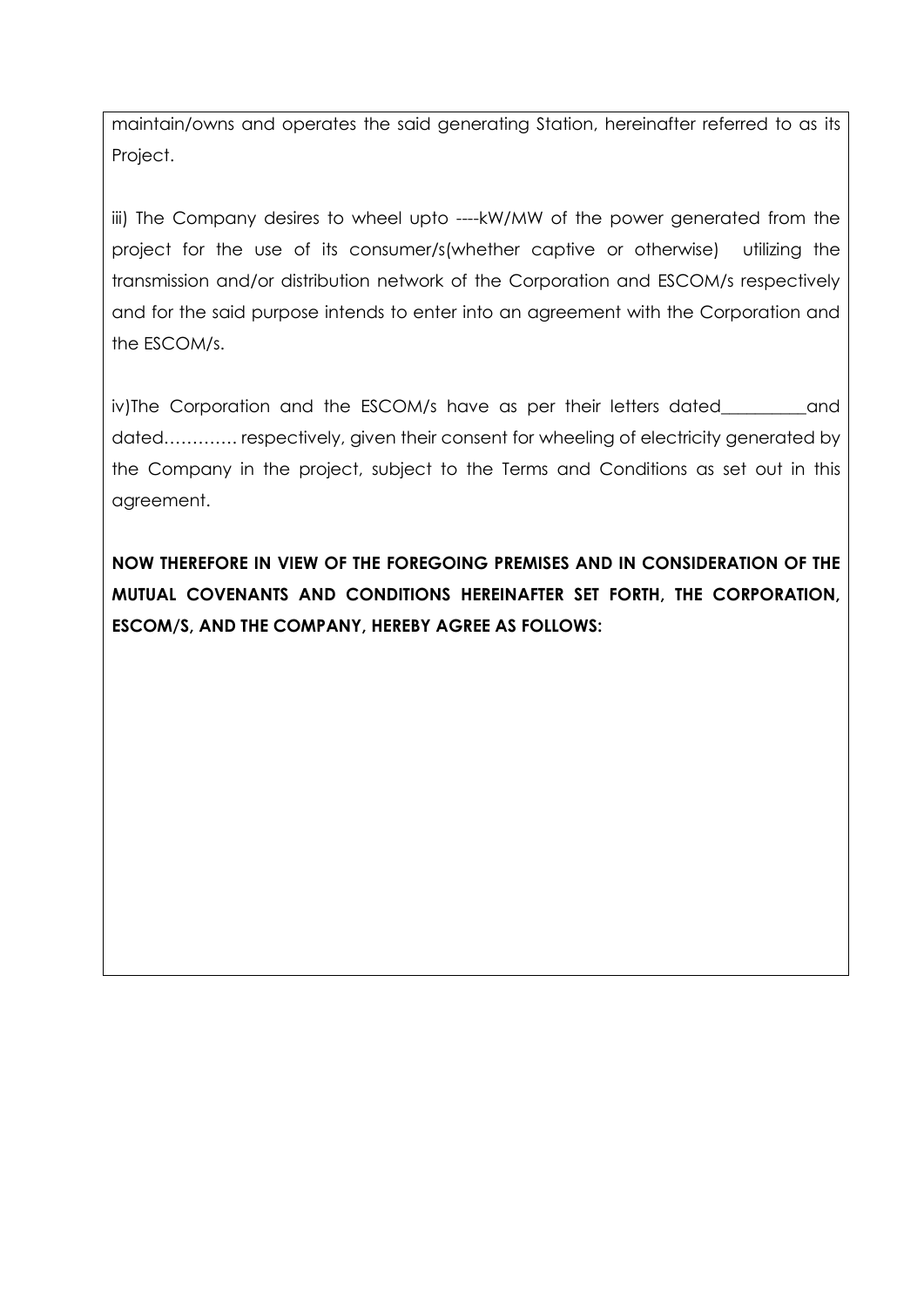## **ARTICLE 1**

## **1.1 DEFINITIONS .-**

For the purposes of this Agreement, unless the context otherwise requires, the following words and expressions shall have the respective meanings set forth below: a) "**Act**" means the Electricity Act, 2003 as amended from time to time;

b) **"Agreement"** shall mean and include the Wheeling Agreement executed herein, including the schedules hereto, amendments, modifications and supplements made in writing by the parties from time–to- time;

c) **"Applicable Tariff/Charge"** means the tariff/charges for wheeling as determined by the Commission from time-to-time;

d) **"Billing Period"** means the period from 00:00 hours of the first day of a calendar month to 24:00 hours of the last day of such month. The first Billing Period shall commence from 00:00 hours of the Commercial Operation date/date of commencement of wheeling in a calendar month and end with 24:00 hours of last day of such month (Billing shall be done on 15minutes slot-wise);

**e) "Commercial Operation Date"** means the date declared jointly by the Company and the Corporation/ ESCOM/s on which the project or any of its units is/are declared as available for commercial operation, after trial operation;

Note: - The Commissioning Certificate shall be issued by the appropriate authority as per the KERC order dated 01.02.2016 or any subsequent order;

f) **"Commission"** means the Karnataka Electricity Regulatory Commission;

g) **"Drawal Point"** means the point as specified by the Company to which the wheeled power is to be supplied, indicating the place of consumer & RR. No. if any;

h) **"Force Majeure Events"** means the events and circumstances as described in Article 9;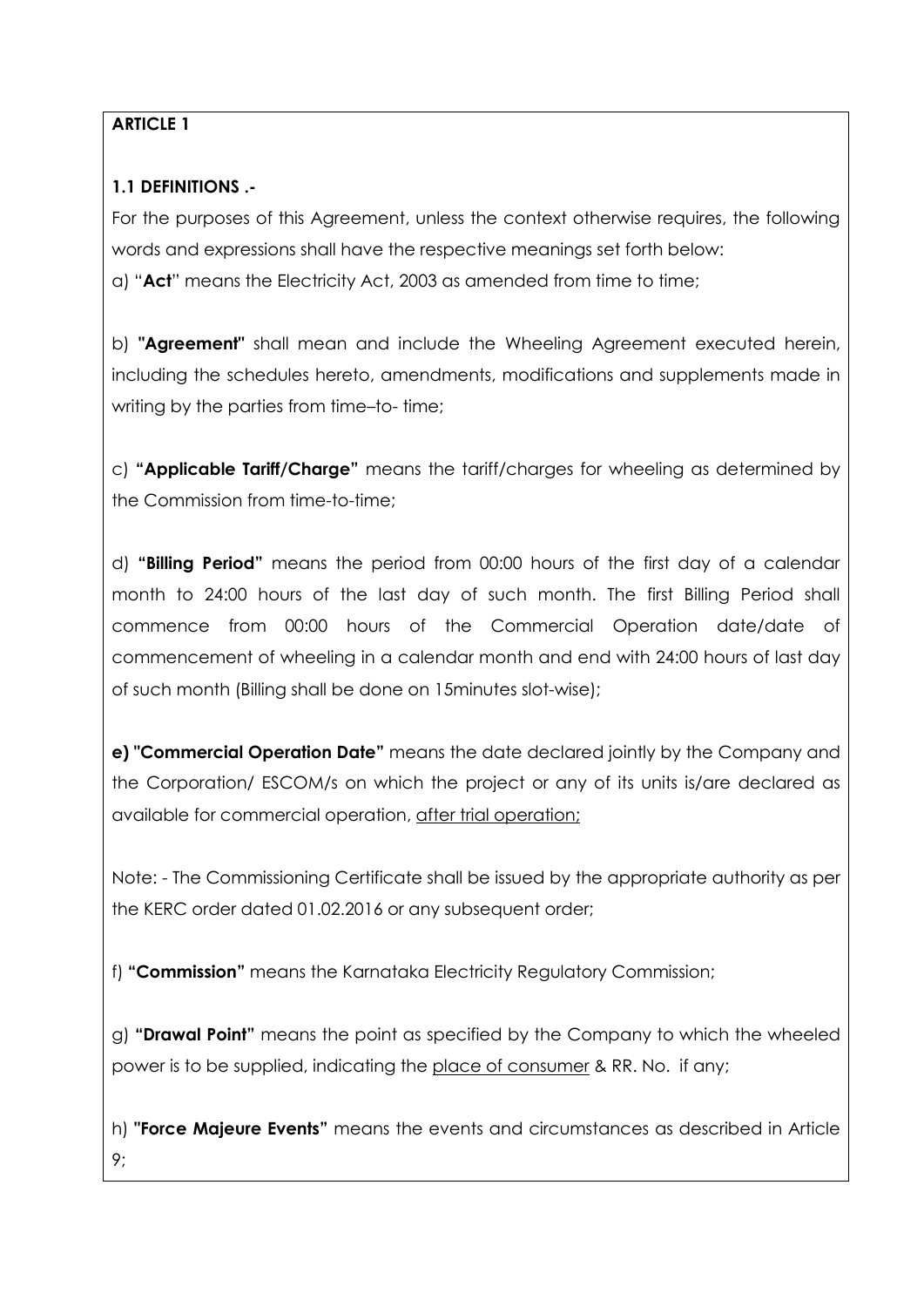i) **"Injection Point"** means the point or points at which Electricity is injected by the Company into the Corporation/ESCOM network;

j) **"Injected Energy"** means the kilowatt hours of electricity actually exported and measured by the energy meters at the Injection Point in a Billing Period;

k) **"Installed Capacity"** means the capacity of the Project at the generating terminal(s) and shall be equal to 5MW and above;

l) **"Metering Date"** for a Billing Period, means the midnight (24.00 hours) of the last day of a calendar month;

m) **"Metering"** for purposes of recording of Injected Energy at the Injection Point and energy at drawal points shall be as per Article 8;

n) **"Monthly Charge"** shall have the meaning as set forth in Article 5;

o) **"Nodal agency"** means the agency as defined in the KERC (Terms and Conditions for Open Access) Regulations, 2004;

p) **"UI Charge**" means unscheduled interchange charge payable by the Company to the Corporation or ESCOM/s for deviations from the schedules of generation at injection point and/ or drawal at consumption point, furnished to SLDC;

**q) "Year" means** a financial year starting from 1st day of April of a calendar year and ending on the 31st day of March of the following calendar year

r) Any Words and expressions used but not defined in this Agreement shall have the same meaning as defined in the Act, the KERC Regulations and the Grid Code.

### **1.2 INTERPRETATION.-**

Unless otherwise stated, all references made in this Agreement to "Articles" and "Schedules" shall refer, respectively, to Articles of and Schedules to this Agreement. The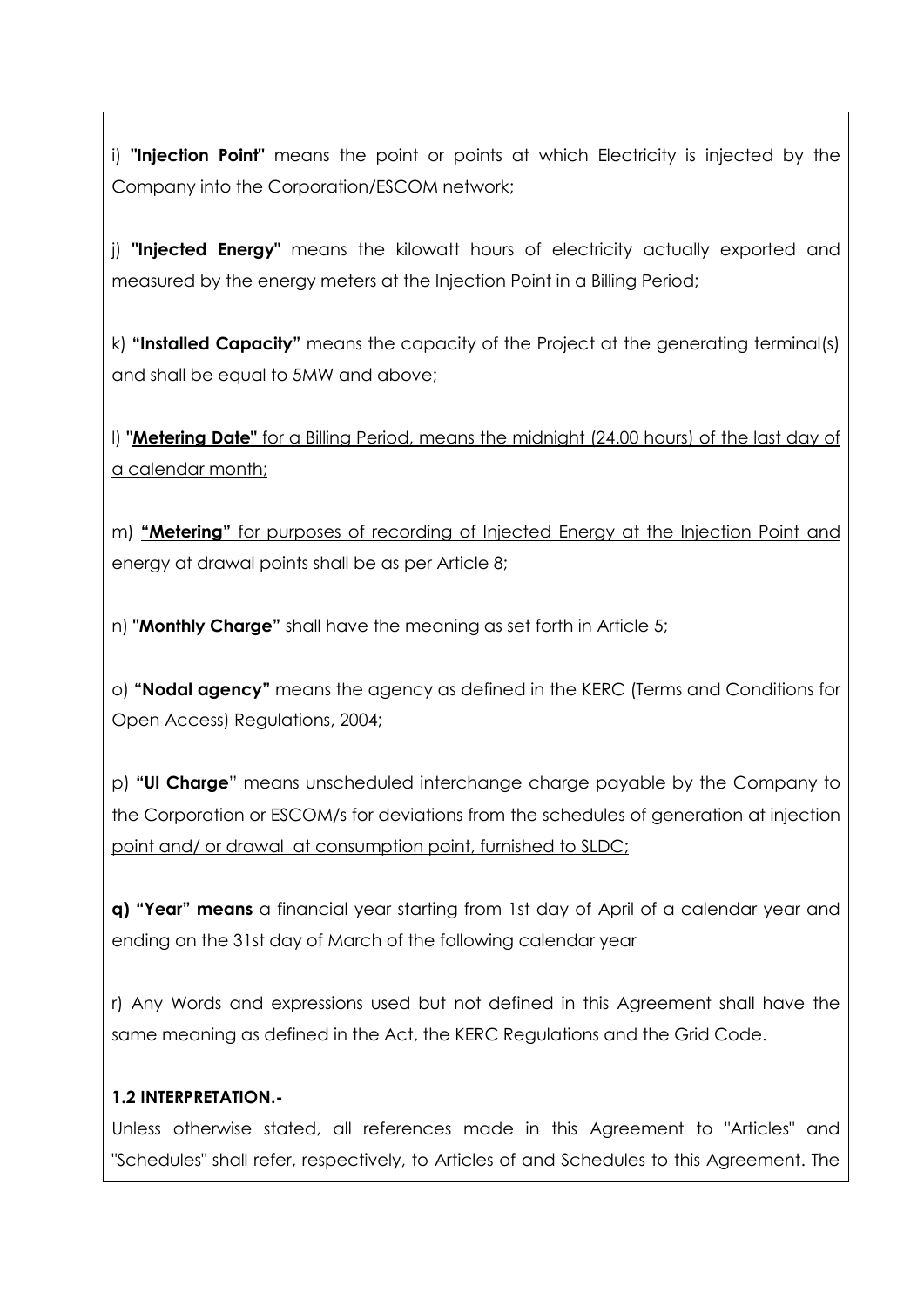Schedules to this Agreement shall form part of this Agreement and shall be in force and effect as though they were expressly set out in the body of this Agreement.

## **ARTICLE-2**

## **INTERCONNECTION**

2.1 Subject to the terms of this agreement, power generated from the Project of the Company shall be evacuated through the…kV line constructed and maintained by the Company upto the………. kV …………………….Substation (Injection Point) of the Corporation/ESCOMs.

2.2 Evacuation of power generated by the project, shall be limited to the capacity of transmission/ distribution system as specified by the Corporation/ESCOM/s in the evacuation approval.

2.3 The generating facility of the project shall be connected with the network of the Corporation and/or ESCOM/s in accordance with the Central Electricity Authority (Technical Standards for Connectivity to the Grid) Regulations, 2007 (as amended from time to time).In case the above regulations do not specify connectivity standards for a particular voltage level, the same shall be as approved by the Corporation/ESCOM/s.

2.4 The Company shall provide suitable relays and protective devices as specified by the Corporation/ESCOMs or as per prudent utility practice at the Injection Point at………………...Sub-station and at the HV side of the Generator which shall be got calibrated / checked by the Corporation/ESCOM and written approval obtained before the plant is synchronized. The calibration of such relays and devices shall also be got done by the Company as per CEA regulations once in every quarter year during the operation of the plant to ensure their proper functioning.

2.4.1The Company shall install, at its own cost, protection equipment like protection relays, communication system or similar equipment for the protection to the equipment of the Corporation/ESCOM/s and the Company. The Company shall obtain the approval of the Corporation/ESCOM/s for the specifications of such equipment and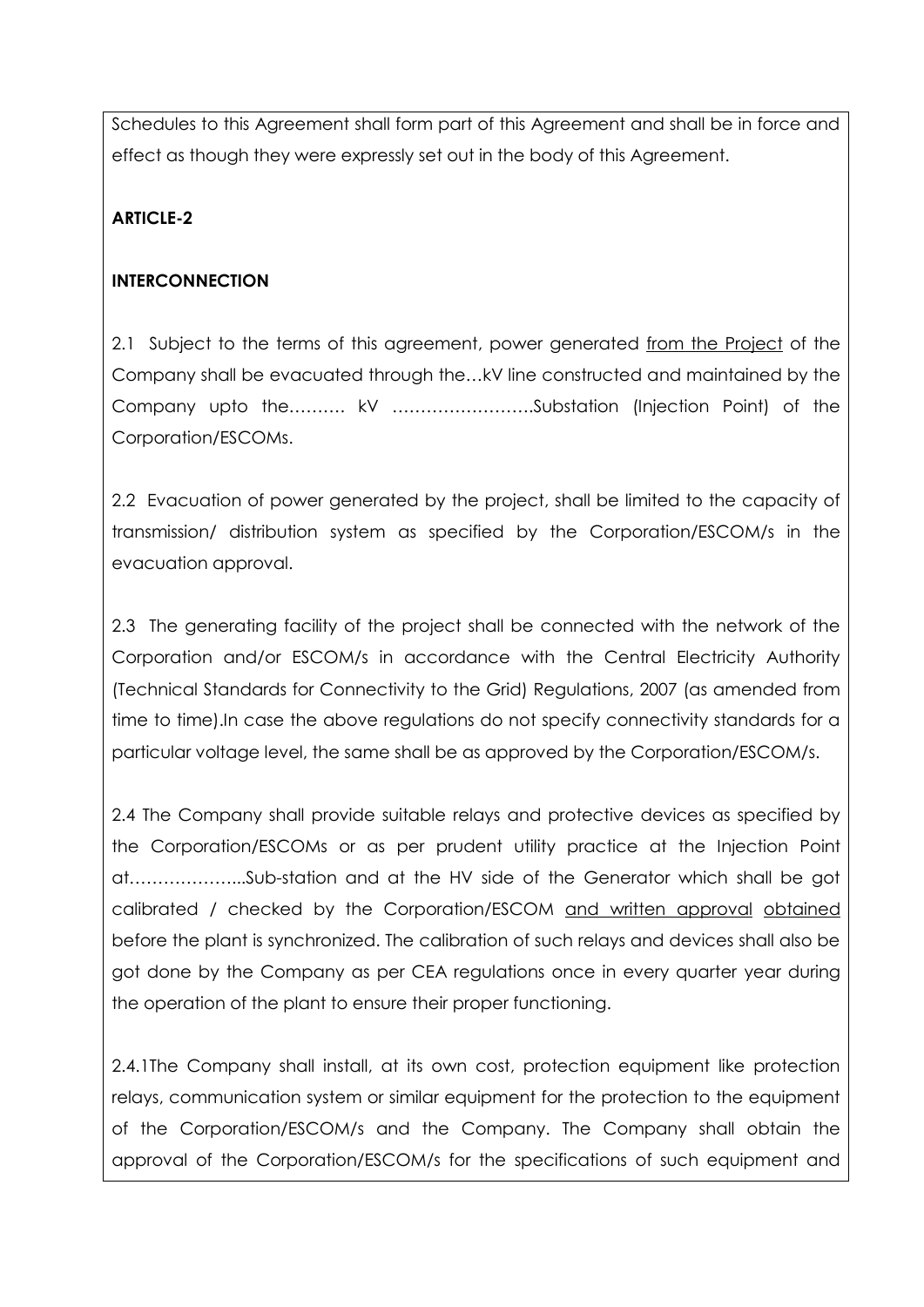shall furnish the test reports, to the Corporation/ESCOM/s, as may be required.

2.5 The Company shall get the generating sets and other equipment inspected by the Corporation/ESCOM/s before commencement of wheeling and, annually thereafter. Further, the Company shall obtain the following approvals for the project before synchronization:

- a) GOK order
- b) Approval of the Electrical Inspectorate
- c) Synchronization approval/Regular interconnection from the Corporation/ESCOM.
- c) Written approval / concurrence of ESCOM/s for wheeling of injected energy to their consumer/s.

2.6 The Specifications for electrical energy delivered shall be as per Schedule-2.

2.7 The Company shall ensure that the metering and protection facility be, on notice, open for inspection by the authorized representative of the Corporation/ESCOM.

2.8 In the case of a new generating plant, the Company shall give written notice, fifteen days in advance along with valid contractual agreement to the Corporation/ESCOM/s before the date of trial operation and commercial operation of the project/unit. The same shall also be intimated in writing to the SLDC and the concerned ESCOM.

2.9 The Corporation/ESCOM/s shall not be liable for losses or damages, if any, consequent to any line outage between the point of generation and the injection point for any reason whatsoever, consequent to which power is not evacuated.

2.10 Where the generating plant is located in the jurisdiction of one ESCOM and the consumer/s is/are located in the jurisdiction of other ESCOM/s, the SLDC shall obtain concurrence of the Corporation/respective ESCOM/s before granting permission for wheeling of the energy injected.

### **ARTICLE 3**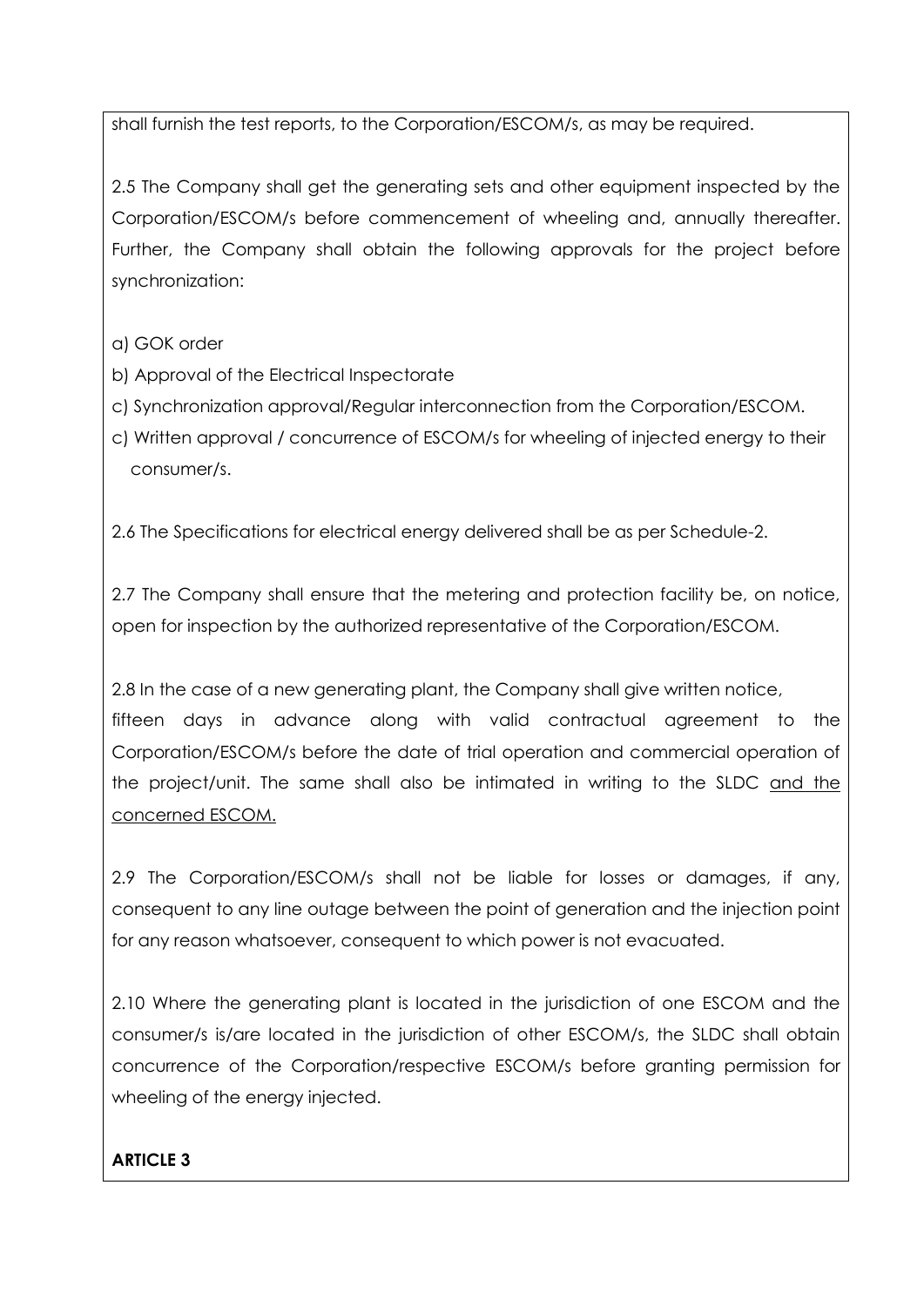## **UNDERTAKINGS.-**

## 3.1 **Obligations of the Company:**

(1) The Company shall for setting up/ operation of the project, at all times have statutory approvals, clearances, and permits as set out in Schedule-1 of this agreement.

(2) (a) As provided in the Act, the Company shall undertake at its own cost to establish, operate and maintain the following in accordance with Prudent Utility Practices during the operation of this agreement:

- i) Generating Station;
- ii) Tie-Line (s);
- iii) Sub-stations;
- iv) Dedicated transmission line connected therewith.

b) The Company shall abide by the State Grid code, Distribution code and other applicable regulations, rules, Codes and standards.

c) The Company shall strictly comply with the CEA (Safety requirements for construction, operation and maintenance of electrical plants and lines) Regulations, 2011 and the CEA (Measures relating to safety and electricity supply) Regulations, 2010, as amended from time to time.

(3) The Company shall be liable to pay all applicable charges to the corporation/ESCOMs as per Article -5 including any Open Access charges due to the Corporation/ESCOMs from consumers to whom energy is wheeled, in case such payment are not made by the due date by such consumers.

(4) The company shall be liable to pay to the ESCOMs "monthly meter reading charges" and also "transaction charges" (for maintaining records of Wheeling transactions) at the rates determined by the Commission from time to time.

(5) The Company shall pay any applicable taxes, cess, duties or levies imposed by the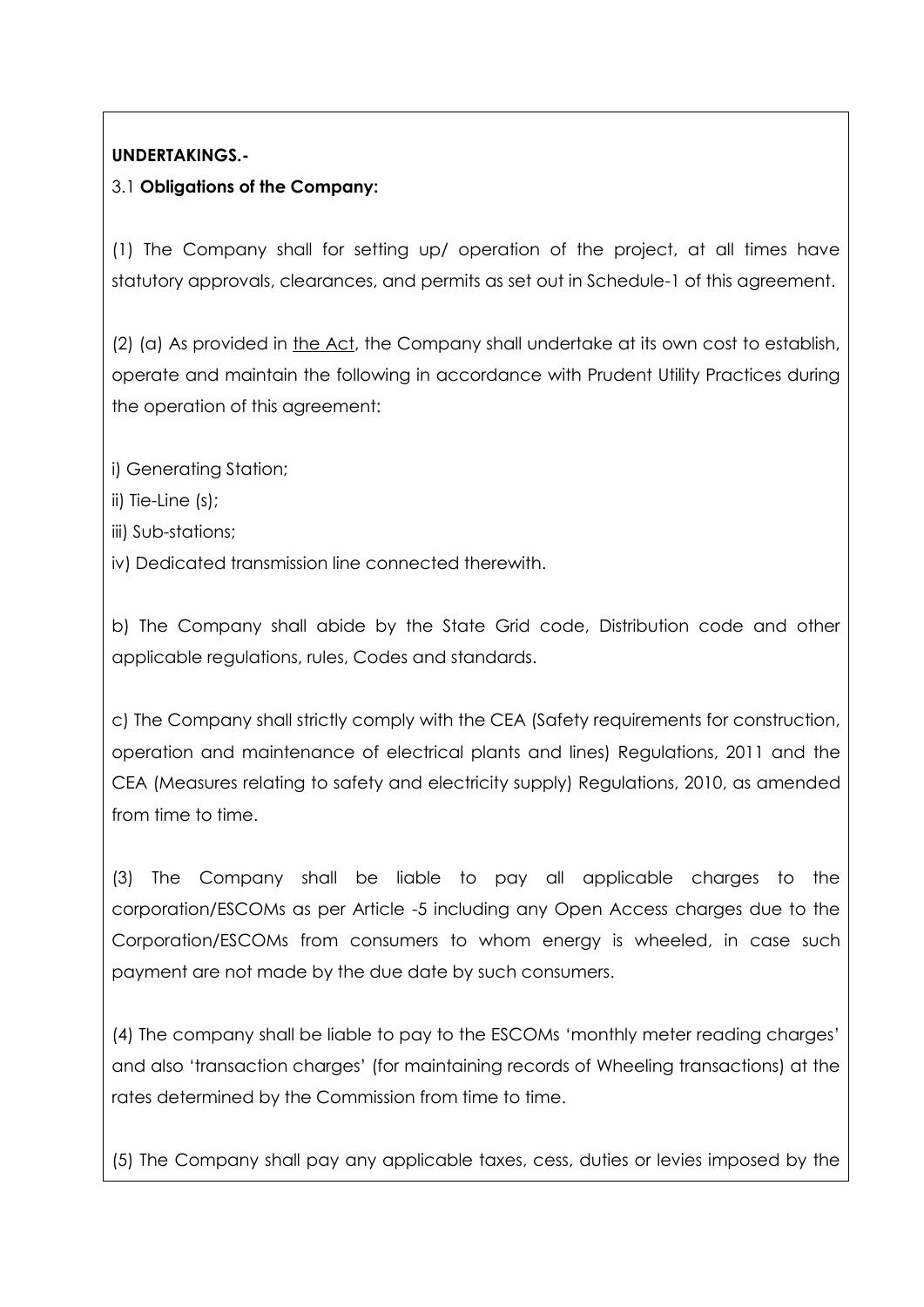Government or Competent Authority from time to time.

(6) The Company shall furnish when required, any data or informationnecessary for the system studies conducted by the Corporation or the ESCOMs .

## 3.2 **Obligations of Corporation/ESCOMs.-**

The Corporation/ESCOMs shall:

(i) Subject to system constraints, wheel the electricity generated and injected by the Company upto the Drawal Point in accordance with the provisions of the Act, Rules and Regulations in force from time-to-time:

Explanation: **"System constraint" means** a condition or situation under which the electrical system of the Corporation/ESCOM/s is unable to evacuate and transmit fully or partly the energy generated and injected from the project due to unforeseen breakdown of network elements like lines, switchgears or due to frequency/voltage constraints in the system or for any other reasons beyond the control of the Corporation/ESCOMs.

(ii) Provide connectivity to network (by augmentation wherever necessary) and ensure that the contracted network capacity under open access is made available to the company during the period of contract, at normative levels as specified by the Commission from time to time.

(iii) Abide by the State Grid code, Distribution code and other applicable regulations, rules, Codes and standards.

(iv) Abide by the CEA (Safety requirements for construction, operation and maintenance of electrical plants and lines) Regulations, 2011 and the CEA (Measures relating to safety and electricity supply) Regulations, 2010, as amended from time to time.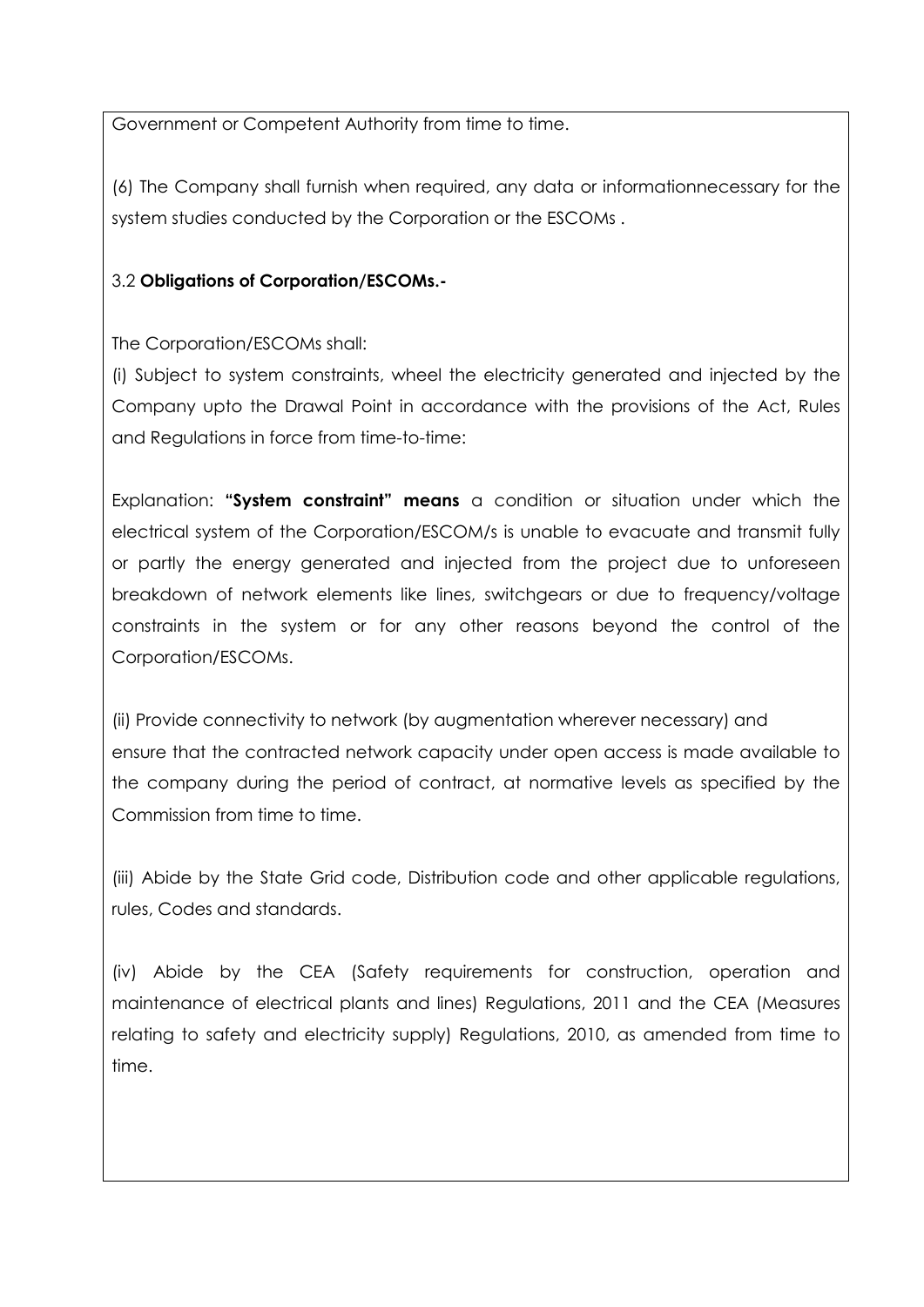## **ARTICLE 4**

### **OPERATION OF THE POWER PLANT**

4.1 The operation of the Project shall not at any time be in contravention to the Electricity Act, 2003 and Rules and Regulations issued there under and any other applicable provisions of law.

4.2 The Corporation/ESCOM/s shall not impose any restrictions on the manner of generation except for reasons of safe operation of the grid.

4.3 The operation of the power plant shall be suitably co-ordinated with SCADA compatibility to comply with instructions of State/Area Load Dispatch Centre.

4.4 The starting current of the Generator shall not exceed 110% of the full load current of the generator and for that purpose, the generator shall provide necessary current limiting devices.

4.5 The Corporation or ESCOM/s shall not be liable to pay any compensation for any damage caused to any part of the generating station resulting from parallel operation with the grid.

# **ARTICLE 5**

# **CHARGES**

**5.1** The Company shall pay all the charges to the Corporation/ESCOMs for using their network as per the applicable KERC Regulations/Orders issued from time to time. Such charges shall include transmission charges for the use of the transmission network, wheeling charges for the use of the distribution network/s, cross subsidy surcharge [in case the OA consumer does not pay], additional surcharge [in case the OA consumer does not pay], scheduling and system operation charges, grid support charges, reactive power charges, UI charges under intra-state ABT, transaction charges and charges for the power drawn by the Company from the grid.

5.2 The Company shall pay to the nodal agency before commencement of wheeling,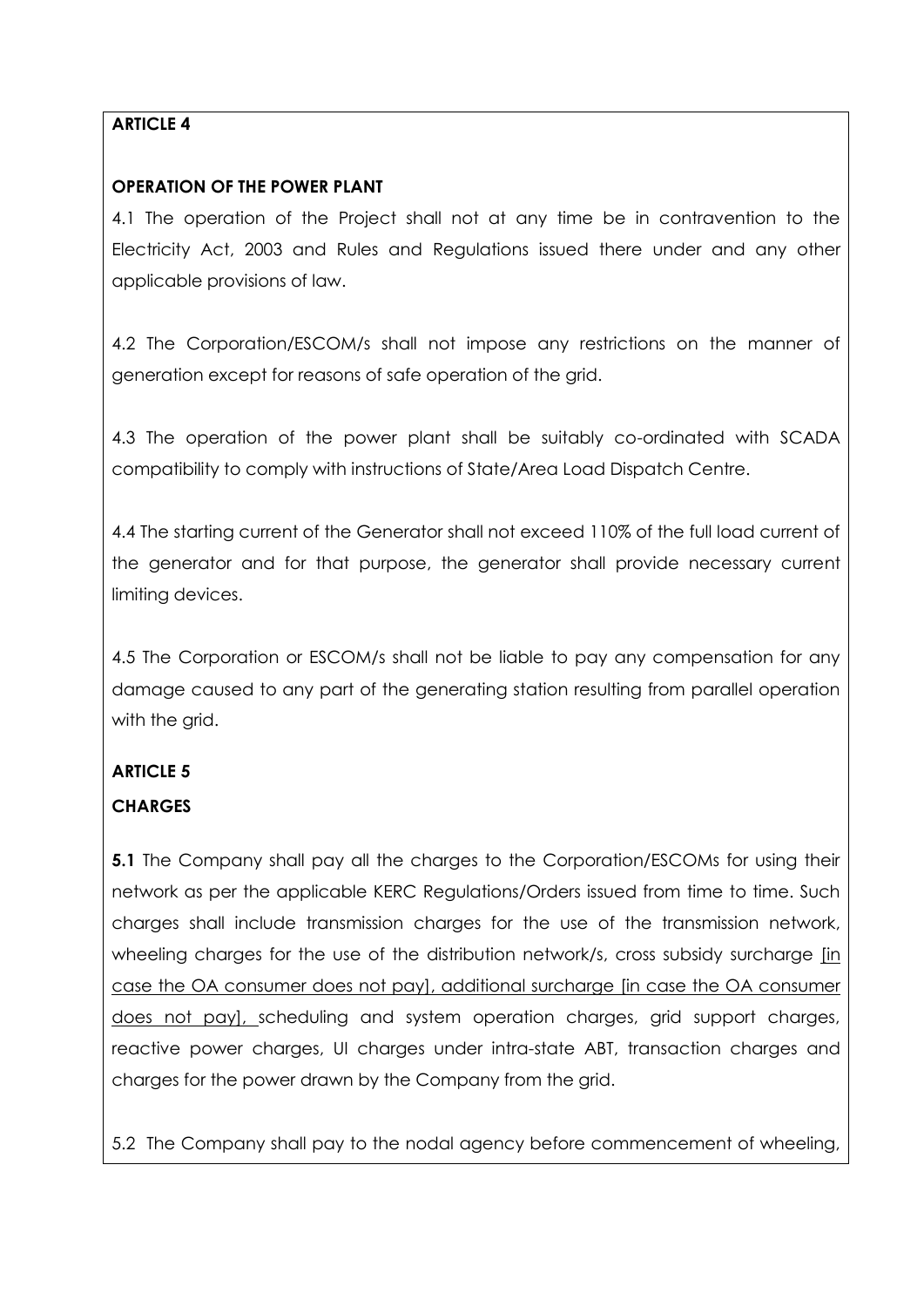security deposit equivalent to the estimated charges for two months as specified in Clause 5.1 above which shall be retained with the nodal agency till the expiry of the Agreement.

5.3 The Company shall pay, in lieu of grid support charge, demand charges as applicable to the relevant category of consumers to whom energy is wheeled, till the grid support charge is determined by the Commission.

5.4 The consumer/s not having any supply agreement with ESCOM/s., shall pay twice the tariff applicable to the relevant category, in the relevant time block. i.e

- a) twice the demand charges as applicable to the relevant category of consumers as determined by the Commission from time to time, for over drawal of demand [kW/MW] beyond the quantum of power contracted under the wheeling agreement; and
- b) twice the energy charges as applicable to the relevant category of consumers for over drawal of energy from the grid beyond the net injected energy by the Company.

5.5 The Company shall be permitted to import power from the grid during shut down of the generating station, for startup, maintenance and other allied purposes duly intimating the ESCOM the period for which such supply is required. In such cases, the electricity drawn from the grid as recorded by the import meter shall be charged at the rate equivalent to HT temporary tariff [both Demand charges and energy charges] on pro-rata basis for the period of such supply.

5.6 Corporation/ESCOMs is/are not responsible for payment and consequences of any pumping of power in the absence of any valid contractual agreement. KPTCL/ESCOMs is/are not liable to pay any money for any flow of power by the company.

## 5.7 **PF penalty:**

The consumer shall pay Power Factor penalty for any reduction in power factor, as per rates determined by the Commission from time to time.

### 5.8 **Energy Losses:**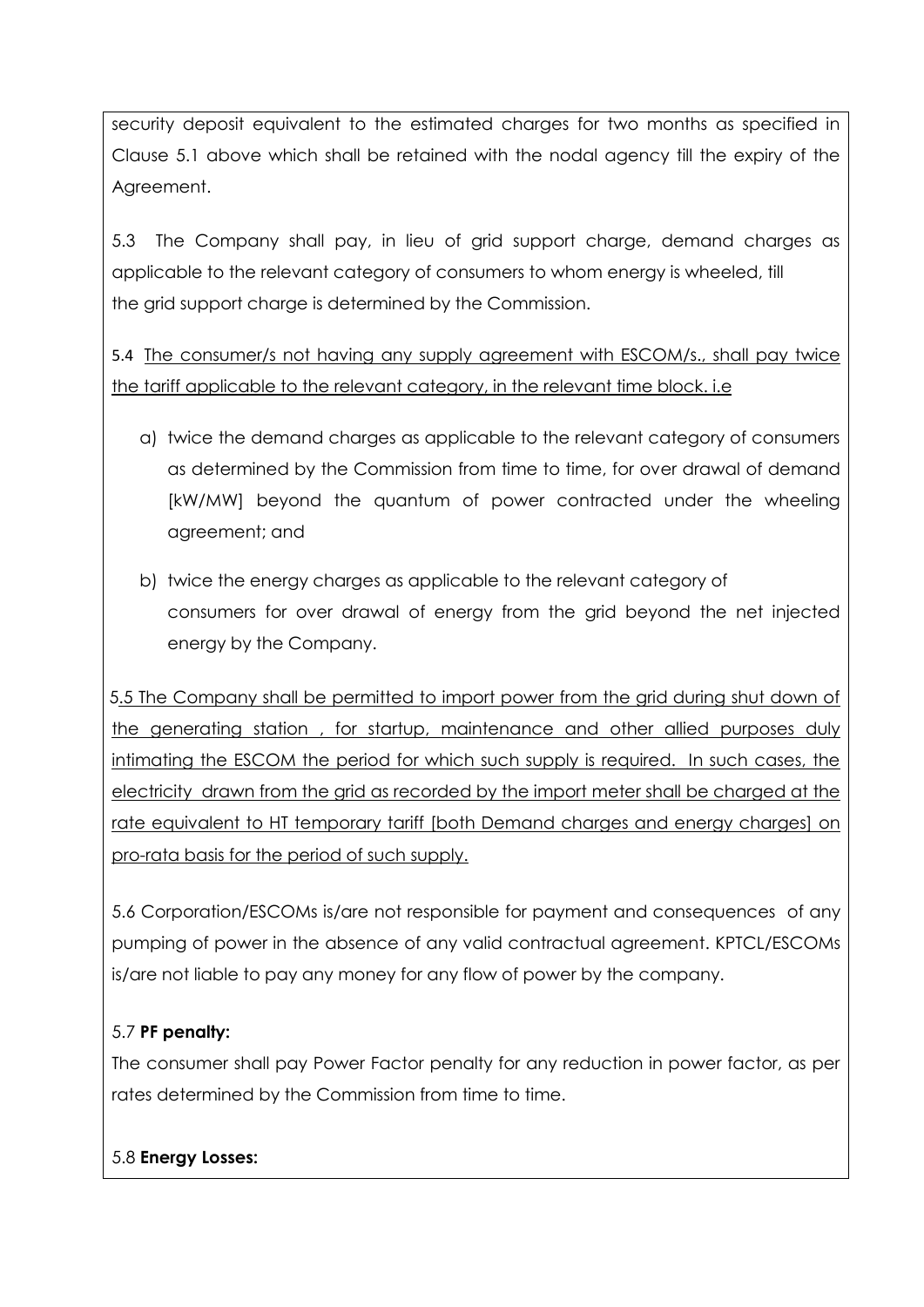Loss of Energy in wheeling shall be calculated as per the loss levels fixed for the purpose of wheeling by the Commission from time to time.

## **ARTICLE- 6**

# **WHEELING OF ENERGY**  6.1 **WHEELING OF ENERGY:**

**6.1.1** At least 15 days prior to commencement of wheeling, the Company shall submit in writing, a list of consumers to whom it proposes to wheel power, indicating the quantum of power to be wheeled to such consumers. Subject to availability of transmission and/or distribution network the Corporation/ESCOM/s shall, within seven days thereafter, approve the list of consumers to whom power shall be wheeled. Any addition or deletion to the list of consumers or change in power allocation to the existing consumers shall be approved by Corporation/ESCOM/s, within seven days of receipt of a request from the Company subject to the availability of the system.

Provided that no supplemental agreement shall be required to be signed, for such addition or deletion of the consumers, if the ESCOMs in whose jurisdiction such consumer/s is/are located have already signed the wheeling agreement.

**6.1.2** Subject to KERC Regulations/Orders, the energy injected by the Company under wheeling shall be charged first to the consumption of the consumers and the residual excess energy at the end of month, if any, will be treated as lapsed and shall not be paid by ESCOMs/KPTCL. Further, any energy drawn from the grid for any purpose other than specified in Article 5.5, shall be billed at the rate equivalent to the tariff applicable to the relevant category of consumers.

**6.1.3** While billing the monthly demand charges, the power injected by the Company under wheeling shall be charged first to the consumption consumers and the residual demand shall be deemed to have been met by the ESCOM in whose jurisdiction such consumer is located and shall be billed as per the applicable tariff. Further, if in any time block the injected power by the Company is more than the power consumed, such power will be treated as lapsed and shall not be paid by ESCOMs/KPTCL.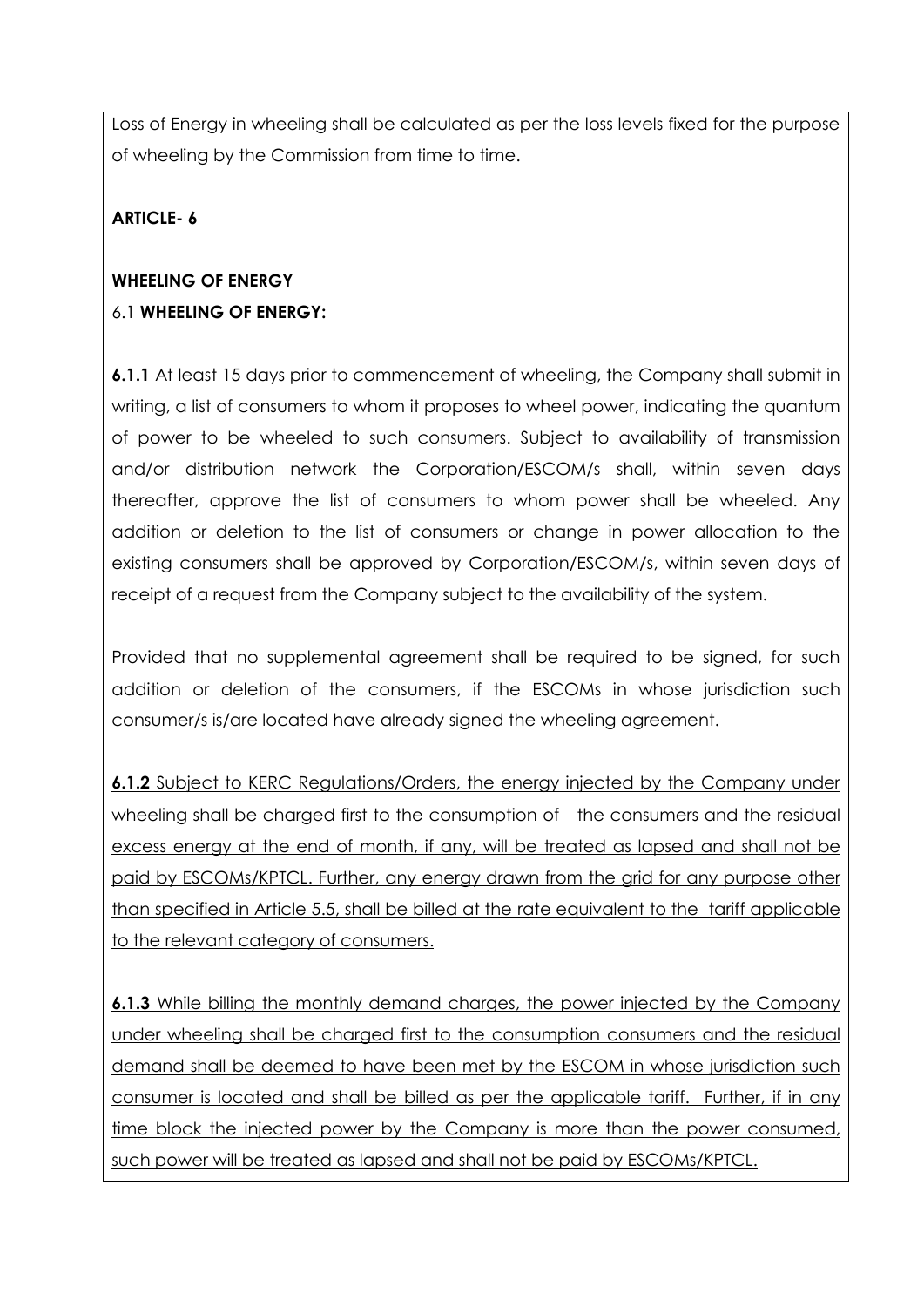[Example-1: If during a month, Maximum Demand [MD] recorded is 80 MW, the Contract Demand [CD] of the Consumer is 100 MW and the power supplied under wheeling by the Company is 20 MW, then 60 MW[80 MW-20 MW] is deemed to be supplied by ESCOM and shall be billed at 75% of CD[ie 75 MW] as 60 MW is less than 75% of CD].

Example-2: If during a month, Maximum Demand [MD] recorded is 100 MW, the Contract Demand [CD] of the Consumer is 100 MW and the power supplied under wheeling by the Company is 20 MW, then 80 MW [100 MW-20 MW] is deemed to be supplied by ESCOM and shall be billed at 80 MW as 80 MW is more than 75% of CD].

6.1.4 Consumers of the Company shall be liable to pay to the Corporation/ESCOMs, as the case may be, applicable open access charges as per the KERC Regulations.

6.1.5 Consumers having supply agreement with ESCOM, shall, , pay to the ESCOM [where such consumer is situated] as per the applicable tariff for the quantum of demand and energy drawn from the grid in excess of the demand and energy supplied under wheeling contract from the Company,

6.1.6 In the event of system constraints Consumers shall be subjected to power cuts or load shedding as deemed necessary by the Corporation/ESCOMs.

6.1.7 The Corporation/ESCOMs reserve/s the right to withdraw the facility of wheeling either wholly or partly in case of any breach of conditions of this agreement or under force majeure conditions. In such an event, Corporation/ESCOMs shall not be liable to pay any compensation or damages to the Company.

## **ARTICLE - 7**

### **BILLING PROCEDURE**

7.1 Joint meter readings of the Import and Export registers of both the main meters and check meters at the Project/injection point shall be taken by Executive Engineer(Elec),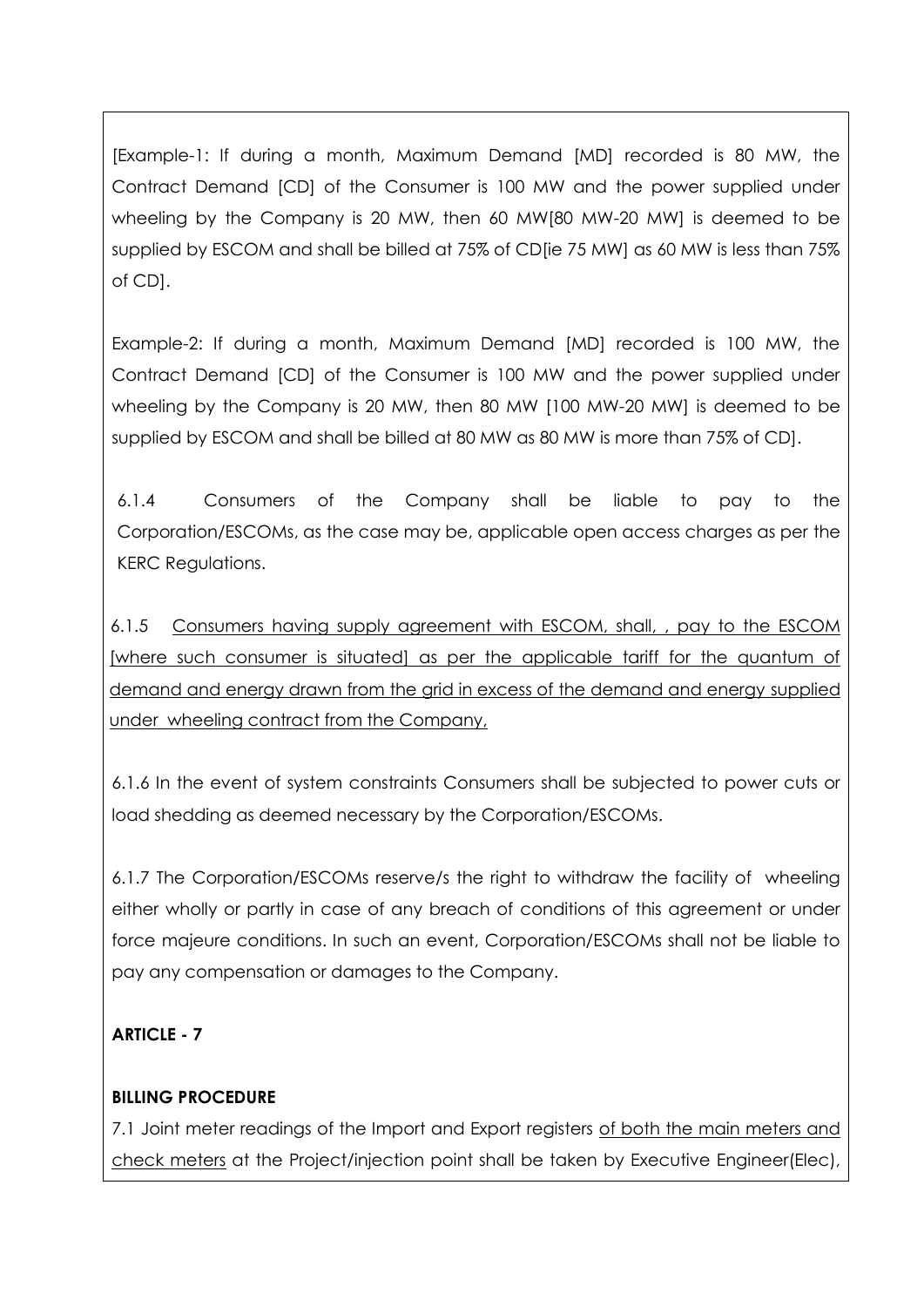TL&SS, Jurisdictional Executive Engineer (Elecl), O & M or any authorized representative of ESCOM and a Representative of the Company on the date of commencement of wheeling and subsequently on the first day of every following month and they shall sign a document containing all the parameters recorded in the meters. The Meter Reading Instrument (MRI) reading shall also be downloaded every month.

7.2 Joint meter readings of consumers shall be taken by the Jurisdictional Executive Engineer(Elec), TL&SS, Jurisdictional Executive Engineer (Elecl), O & M or any authorized representative of the ESCOM and a Representative of the Company on the first day of every calendar month (if necessary after changing meter reading dates to the first day of every calendar month) and the bills raised for both energy supplied by the ESCOM and applicable Open Access charges.

7.3 All payments for bills issued by the Corporation/ESCOMs under this agreement shall be paid by the Company or the consumers, as applicable, within fifteen days from the date of receipt of such bills.

## **ARTICLE - 8**

### **METERING AND COMMUNICATION**

8.1 **Metering**: The Energy injected and the energy drawn shall be metered at the receiving sub-station point and at the drawal point of the Consumers (to be specified clearly by the Company) respectively.

8.2 **Metering equipment:** Metering equipment shall be Special Energy Meters of accuracy class 0.2 s with ABT feature required for the Project (both main and check meters). The main meter shall be installed and owned by the Company, whereas check meters shall be installed and owned by the ...ESCOM. The dedicated core of both Current Transformers [CT"s] and Potential Transformers [PT"s] of required accuracy shall be made available by the Company to….ESCOMs. The metering equipment shall be maintained in accordance with applicable electricity standards and shall be capable of recording quarter-hourly and monthly readings. The Company shall provide the metering results to the….ESCOM. The meters installed shall be capable of recording and storing quarter hourly readings of all the electrical parameters for a minimum period of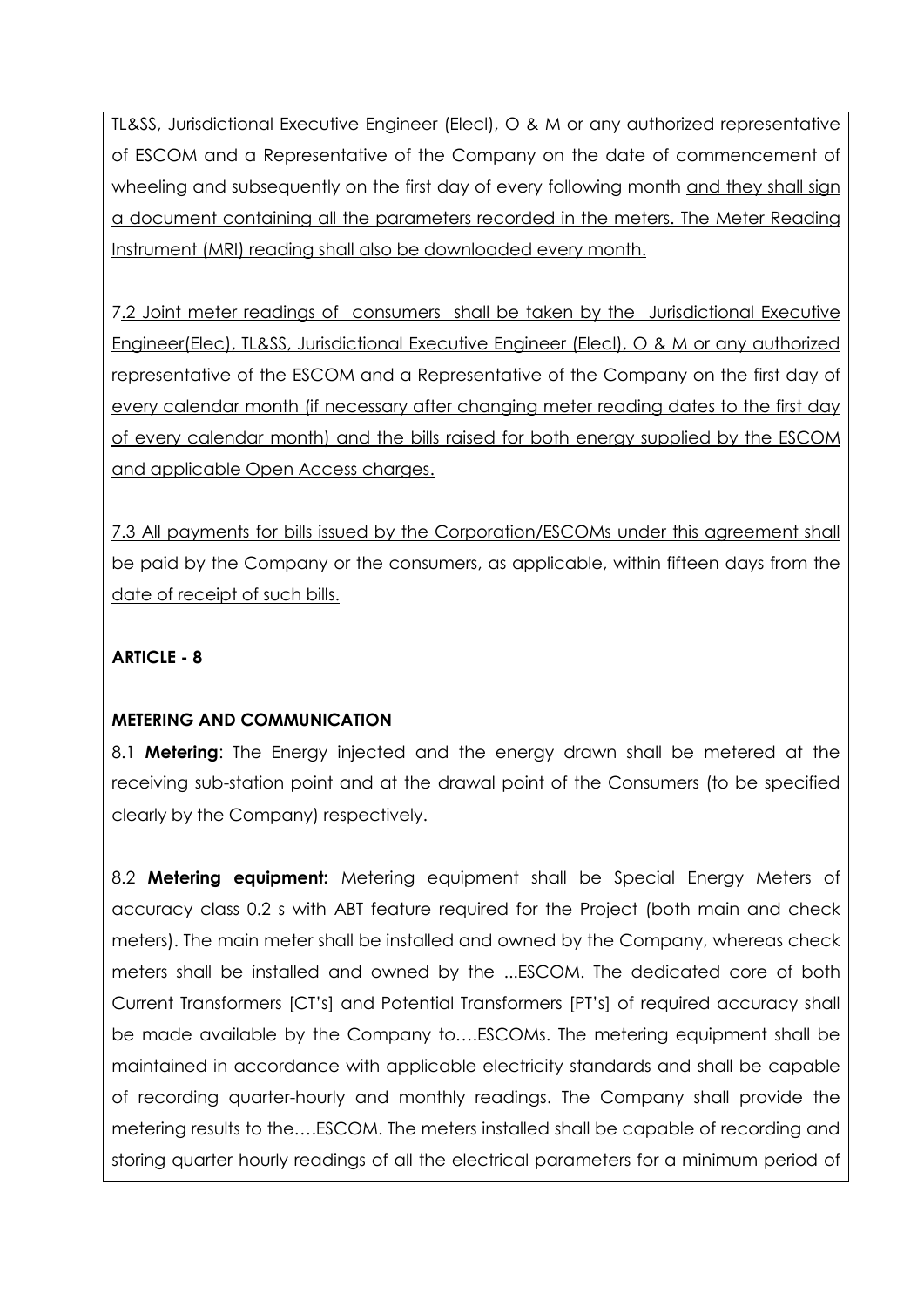35 days with digital output.

Note:- The meters shall have a provision for downloading all the data through MRI .

8.3 **Sealing of Energy Meters:** All the main and check energy meters (export and import) and all associated instrument transformers installed shall be of 0.2 s accuracy class. Each meter shall be jointly inspected and sealed by the ESCOM and shall not be interfered with by either Party except in the presence of the other Party or its authorized representatives.

8.4 **Meter Test Checking**: All the main and check meters shall be tested for accuracy every calendar quarter with reference to a portable standard meter which shall be of an accuracy class of 0.1. The portable standard meter shall be owned by ESCOM at its own cost and expense and tested and certified at least once every year against an accepted laboratory standard meter in accordance with electricity standards. The meters shall be deemed to be working satisfactorily if the errors are within specifications for meters of 0.2 accuracy class. The cost of such test checking shall be borne by the Company at the rates specified by ESCOM from time to time. The consumption registered by the main meters alone will hold good for the purpose of billing as long as the error in the main meter is within the permissible limits.

(i) If during the quarterly tests, the main meter is found to be within the permissible limits of error and the corresponding check meter is beyond the permissible limits, then billing will be as per the readings of the main meter. The check meter shall, however, be calibrated immediately.

(ii) If during the quarterly tests, the main meter is found to show any reading beyond permissible limits of error, but the corresponding check meter is found to be within permissible limits of error, then the billing for the month up to the date and time of such test shall be as per the check meter. There shall be a revision in the bills for the period from the previous billing date up to the current test date, based on the readings of the check meter. The main meter shall be calibrated immediately and billing for the period thereafter till the next monthly meter reading shall be as per the calibrated main meter.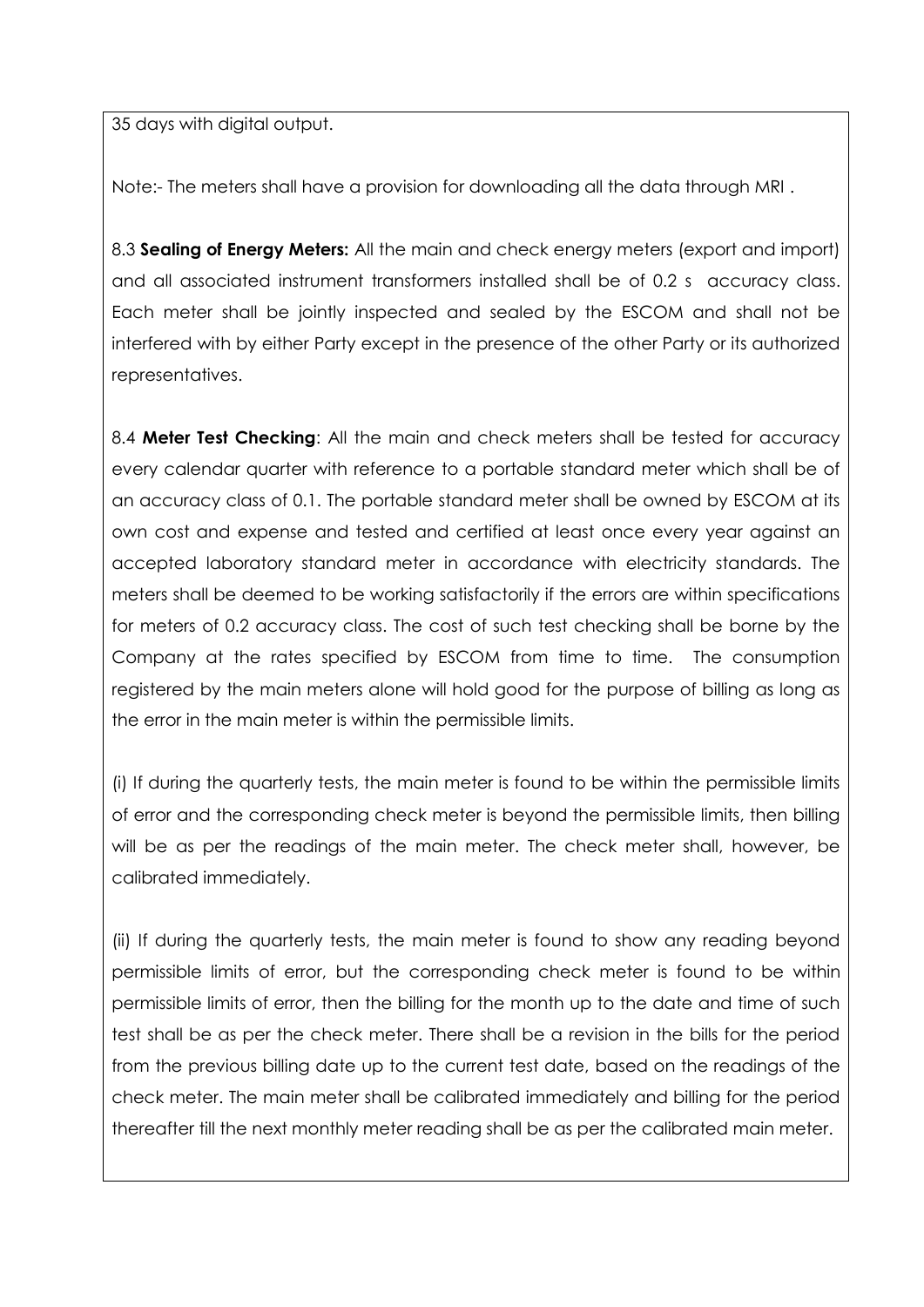(iii) If during the quarterly tests, both the main meter and the corresponding check meter are found to show readings beyond the permissible limits of error, both the meters shall be immediately calibrated and corrections applied to the reading registered by the main meter to arrive at the correct reading of energy supplied for billing purposes for the period from the last month's meter reading up to the current test. Billing for the period thereafter till the next monthly meter reading shall be as per the calibrated main meter.

(iv) If during any of the monthly meter readings, the variation between the main meter and the check meter is more than that permissible for meters of 0.2s accuracy class, all the meters shall be re-tested for their accuracy immediately.

8.5 **Interconnection and Metering Facilities:** The Company shall provide at its cost dedicated core for the metering. Both the main meter and the check meter shall be installed nearest to the PT in the outdoor yard of the Corporation/ESCOM and shall be housed in a suitable weatherproof cubicle.

8.6 **Data Acquisition System [DAS] and Communication facilities:** The Company shall install and maintain at its cost, Data Acquisition System and communication network facilities at the Generating Station/Injection Point as well as drawal points, as specified in the Grid Code with due approval of technical features by the Corporation or the ESCOM.

8.7 In the case of any tampering of metering cubicle or energy meters at the consumers premises or at the Company"s power generating plant being detected or observed, the Corporation/ESCOM/s shall have the right to withdraw the Wheeling facilities to the Company without any notice and also take action as per the Electricity Act and the Regulations/Codes issued thereunder.

### **ARTICLE - 9**

### **FORCE MAJEURE**

9.1 In the event of Force Majeure conditions like war, mutiny, riot, earthquake,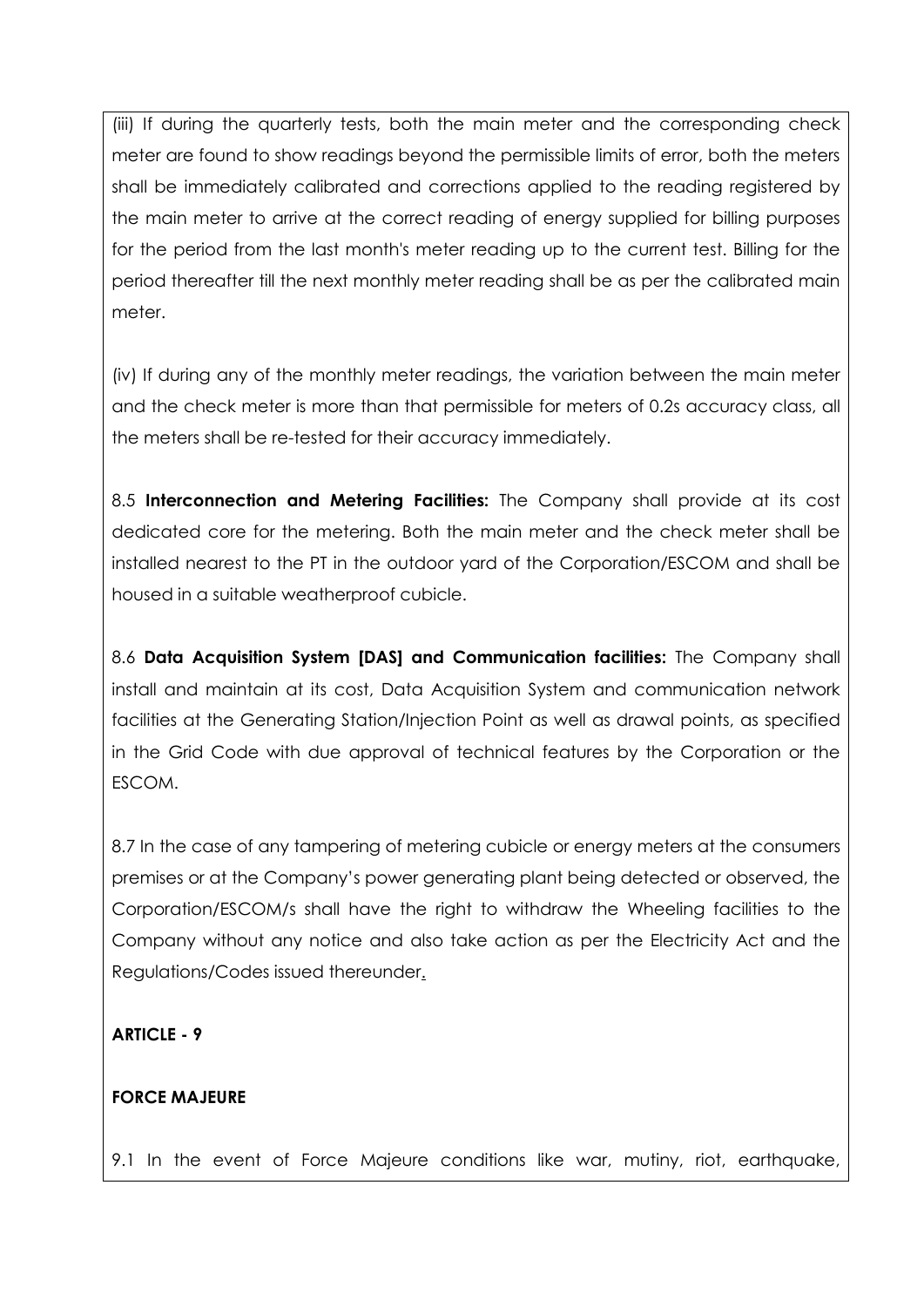hurricane, strike, tempest, accident to machinery, affecting the wheeling of power, the Corporation/ESCOM/s shall have no obligation to Wheel the energy as per this agreement. However, they shall make all reasonable efforts to restore normalcy within 30 (thirty) days and if the same is not possible, this agreement is to be treated as temporarily suspended for the period in which Force Majeure conditions continue and in such case the ESCOM shall also make efforts to supply power to open access consumers of the Company from its own source subject to availability and payment of charges as applicable to the power supplied to the relevant category of consumers.

9.2 During the period in which Force Majeure conditions prevail, Corporation/ESCOM/s shall not be liable to pay any compensation or damage or any claims whatsoever for any direct or indirect loss that may be suffered by the Company on account of nonwheeling of Electricity during the period.

**ARTICLE - 10** 

# **TERM, TERMINATION AND DEFAULT 10.1 Term of the Agreement:**

This Agreement shall become effective upon the execution and delivery thereof by the Parties hereto and unless terminated pursuant to other provisions of the Agreement, shall continue to be in force for such time until the completion of a period of -----months from the date execution and may be renewed for further period with the approval of the Commission on the terms and conditions as may be mutually agreed upon between the Parties. The classification of the term (whether short or long) of the agreement shall be as per the Commission"s Regulations on Intra –State Open Access.

## 10.2 **Events of Default**:

**Company's Default:** The occurrence of any of the following events at any time during the term of this Agreement shall constitute an Event of Default by the Company:

a. Failure or refusal by the Company to perform any of its obligations agreed under this Agreement.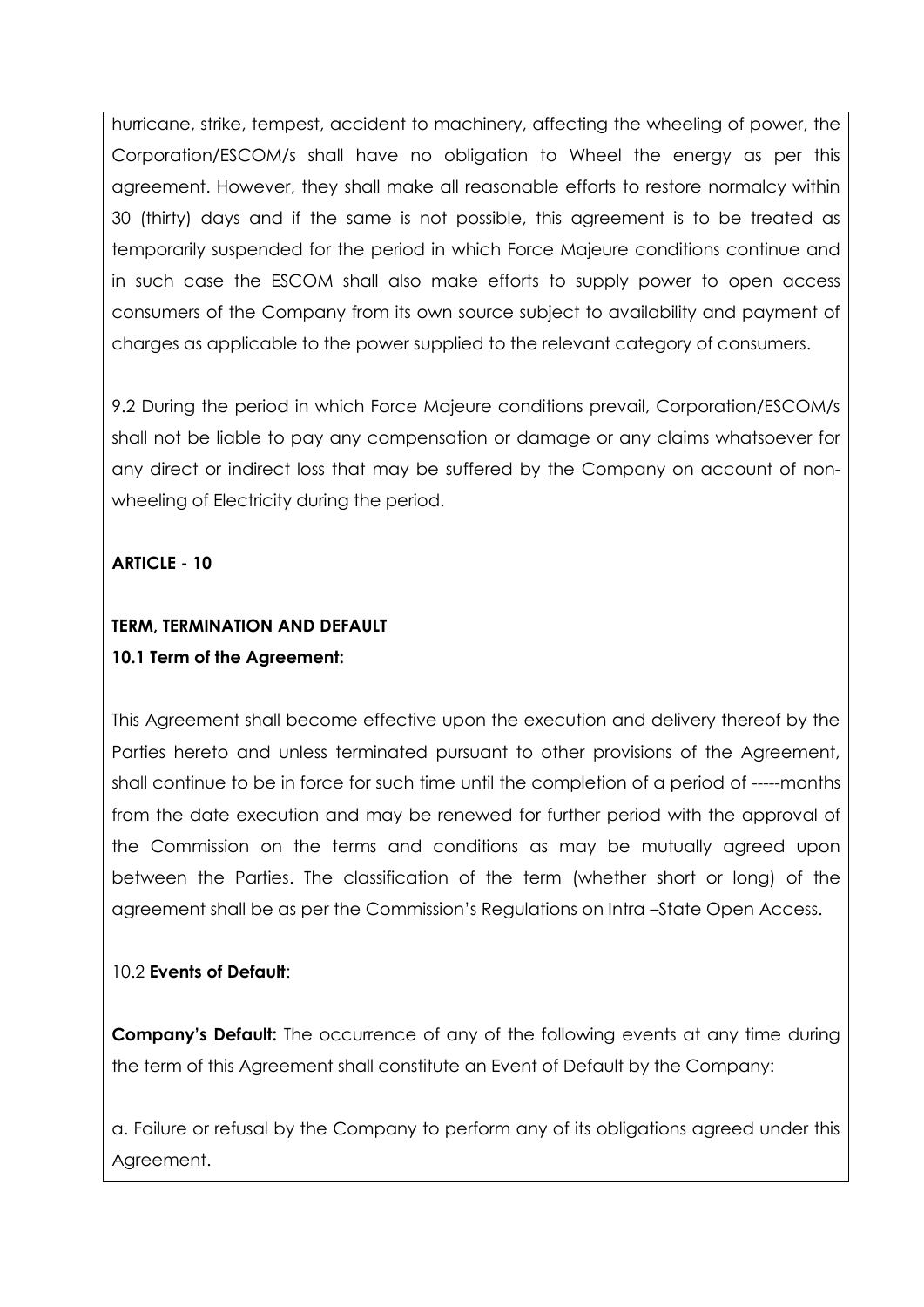- b. Non-payment of applicable charges within the time specified in this agreement.
- c. Failure of the Company does not generate and wheel energy continuously for a period of six months in a Year.

d. Repeated overdrawal of power from the grid by Consumer/s in any time block.

e. The Company entering into an agreement to sell power contracted under wheeling to the Distribution Licensees of the state.

f. The Company selling power contracted under wheeling to open access consumers through power exchange.

g. The abuse of this Agreement or any event of malpractice of any nature whatsoever by the Company.

## 10.3 **Termination:**

## **Termination for Company's Default:**

i) Upon the occurrence of any event of default as set out in sub-clause 10.2 above, the Corporation/ESCOM/s may deliver a Default Notice to the Company in writing, which shall specify in reasonable detail the event of default giving rise to the default notice and call upon the Company to remedy the same within a month from the date of such notice.

ii) In case the Company fails to remedy the default(s) notified in the above Notice within the time indicated in the notice, the Corporation/ESCOM/s shall be entitled to terminate this Agreement with immediate effect.

iii) Upon termination of this agreement, the Corporation/ESCOM/s shall stand discharged of all its obligations undertaken under this Agreement. However, the Parties shall fulfill the payment obligations arising as per the Agreement prior to the date of termination.

# **ARTICLE 11 DISPUTE RESOLUTION**

11.1 All disputes or differences between the Parties arising out of or in connection with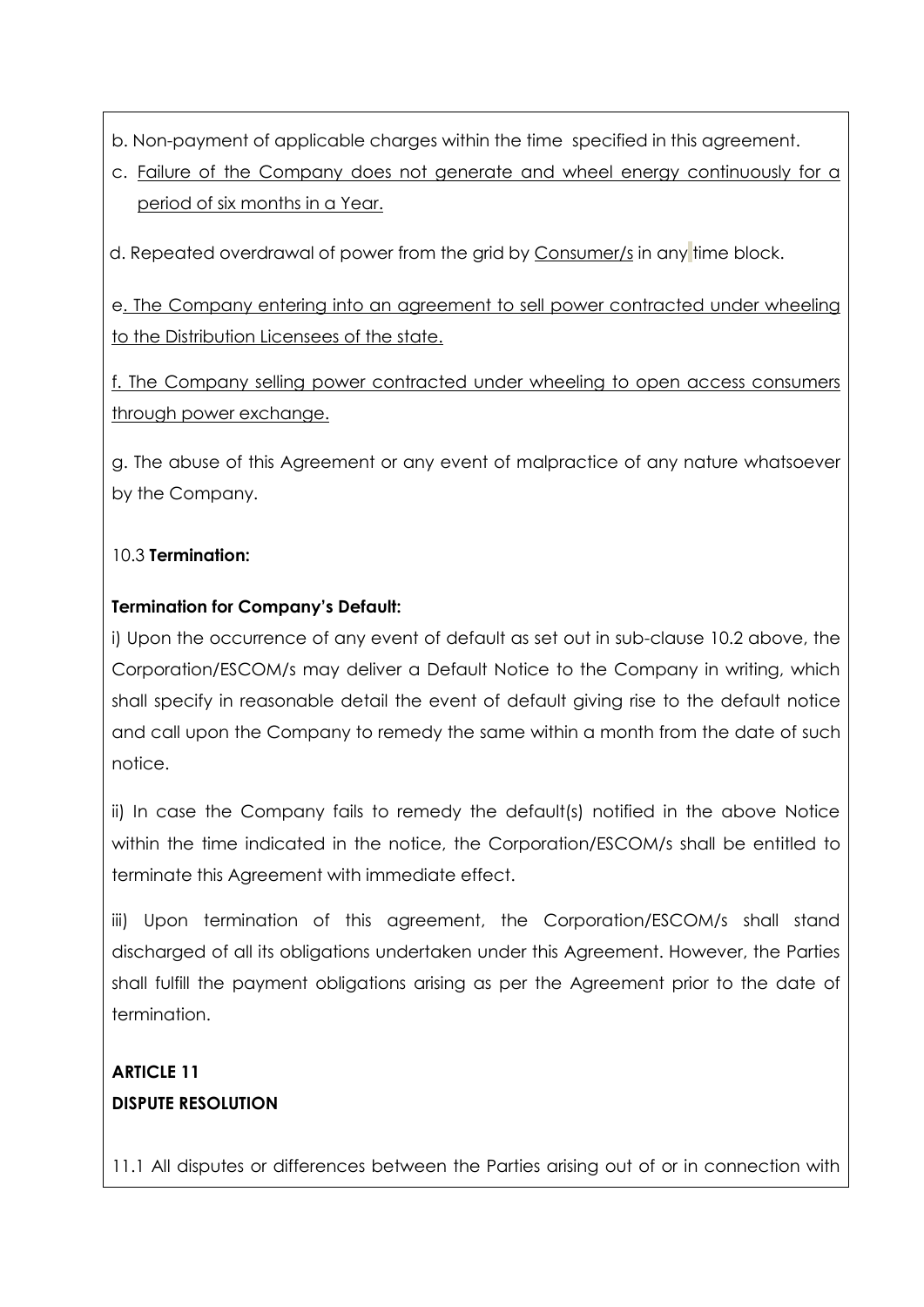this Agreement shall, as far as possible, be settled through mutual negotiations. The Parties hereby shall attempt to resolve all disputes arising hereunder promptly, equitably and in good faith.

11.2 Each Party shall designate in writing and communicate to the other Party its own representative who shall be authorized to resolve any dispute arising under this Agreement in an equitable manner and, unless otherwise expressly provided herein, to exercise the authority of the Parties hereto to make decisions by mutual agreement.

11.3 If the designated representatives are unable to resolve a dispute under this Agreement within ninety (90) days after such dispute arises, or such other reasonable period as may be mutually acceptable to the parties then it shall be referred to the Commission in accordance with the provisions of the Electricity Act 2003, for resolution of the dispute under Section 86(1)(f) of the Act.

# **ARTICLE - 12 MISCELLANEOUS PROVISIONS**

## **12.1 Governing Law:**

This Agreement shall be interpreted, construed and governed by the Laws of India including the Electricity Act, 2003 and the Rules/ Regulations framed there under.

### 12.2 **Waivers:**

Any failure on the part of a Party to exercise, and any delay in exercising, exceeding three years, any right hereunder shall operate as a waiver thereof. No waiver by a Party of any right hereunder with respect to any matter or default arising in connection with this Agreement shall be considered as a waiver with respect to any subsequent matter of default.

### 12.3 **Limitation, Remedies and Damages:**

Neither Party shall be liable to the other for any consequential, indirect or special damages to persons or property whether arising in tort, contract or otherwise, by reason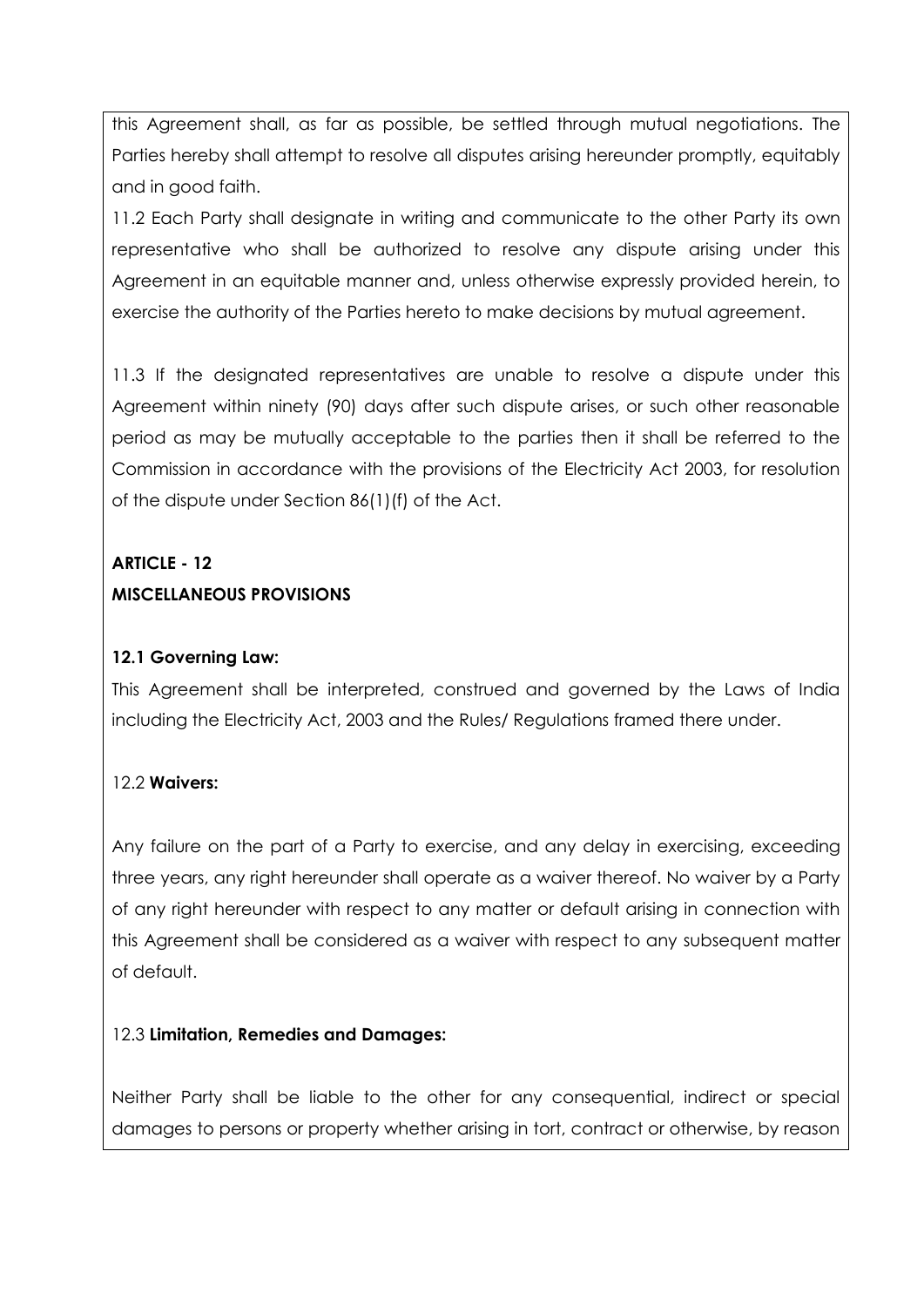of this Agreement or any services performed or undertaken to be performed hereunder.

### 12.4 **Notices:**

Any notice, communication, demand, or request required or authorized by this Agreement shall be in writing and shall be deemed properly given upon the date of receipt, if delivered by hand or sent by courier, if mailed by registered or certified mail at the time of posting, if sent by fax when dispatched (provided if the sender"s transmission report shows the entire fax to have been received by the recipient and only if the transmission was received in legible form), if sent by e-mail when sent (provided the sender"s e-mail account shows the mail having been sent by the sender)  $to: -$ 

### **(i) In case of the Company :**

Name:

Designation of authorized representative:

Telephone No…………….. .

Fax No.

E- mail:

### **(ii) In case of ..Corporation:**

Name:

Designation of authorized representative:

KPTCL, Karnataka State.

Telephone:

Fax :

E-mail

### **(iii) In case of ….ESCOM:**

Name:

Designation of authorized representative:

**ESCOM** 

Karnataka State.

Telephone: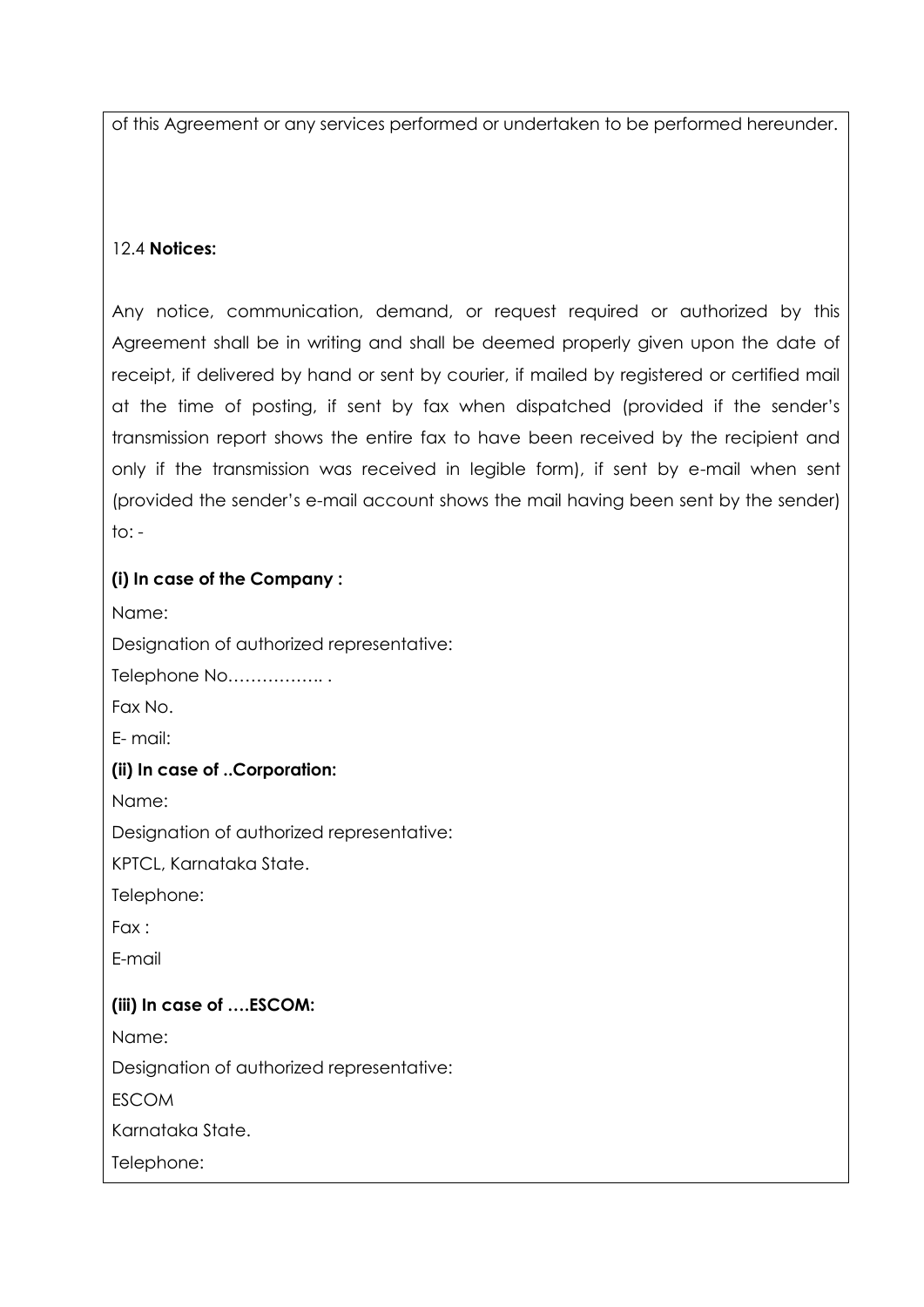Fax : Email.

### 12.5 **Severability:**

Any provision of this Agreement, which is prohibited or unenforceable under any law, shall be ineffective to the extent of such prohibition or unenforceability without invalidating the remaining provisions hereof and without affecting the validity, enforceability or legality of such other provisions.

### 12.6 **Amendments:**

This Agreement shall not be amended, changed, altered, or modified except by a written instrument duly executed by the authorized representatives of both the Parties and approved by the Commission. However, the Commission shall be entitled to modify/alter the conditions of this contract [agreement] at the instance of either of the parties, or *suomotu*, after giving an opportunity of hearing to all the parties.

### 12.7 **Assignment:**

Neither Party shall assign this Agreement or any portion hereof without the prior written consent of the other Party and approval of the Commission.

Provided further that any assignee shall expressly assume the assignor's obligations thereafter arising under this Agreement pursuant to documentation satisfactory to such other Party.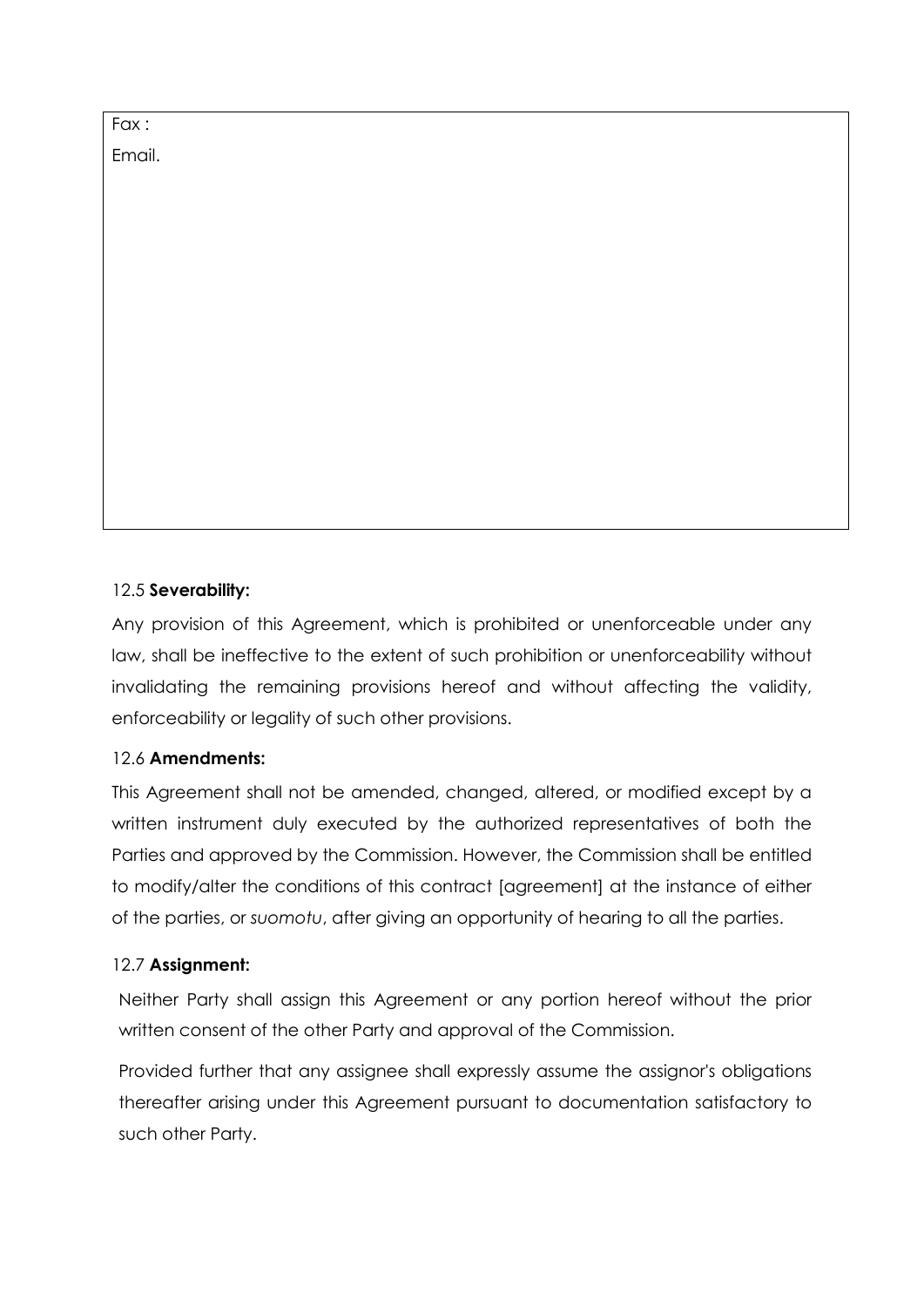### 12.8 **Entire Agreement, Appendices:**

This Agreement constitutes the entire agreement between Corporation, ESCOM/s and the Company, concerning the subject matter hereof. All previous documents, undertakings, and agreements, whether oral, written, or otherwise, between the Parties concerning the subject matter hereof are hereby cancelled and shall be of no further force or effect and shall not affect or modify any of the terms or obligations set forth in this Agreement, except as the same may be made part of this Agreement in accordance with its terms, including the terms of any of the appendices, attachments or exhibits. The appendices, attachments and exhibits are hereby made an integral part of this Agreement and shall be fully binding upon the Parties.

In the event of any inconsistency between the text of the Articles of this Agreement and the appendices, attachments or exhibits hereto or in the event of any inconsistency between the provisions and particulars of one appendix, attachment or exhibit and those of any other appendix, attachment or exhibit, Corporation/ ESCOM/s and the Company shall mutually consult to resolve the inconsistency and intimate the same to the Commission.

#### 12.9 **Further Acts and Assurances:**

Each of the Parties after convincing itself agrees to execute and deliver all such further agreements, documents and instruments, and to do and perform all such further acts and things, as shall be necessary or convenient to carry out the provisions of this Agreement and to consummate the transactions contemplated hereby.

**IN WITNESS WHEREOF,** the Parties hereto have caused this Agreement to be executed by their authorized representatives and copies delivered to each Party, as of the day and year first above stated.

### **FOR AND ON BEHALF OF CORPORATION**

Name: Designation of authorized representative: **KPTCL** 

#### **WITNESSES**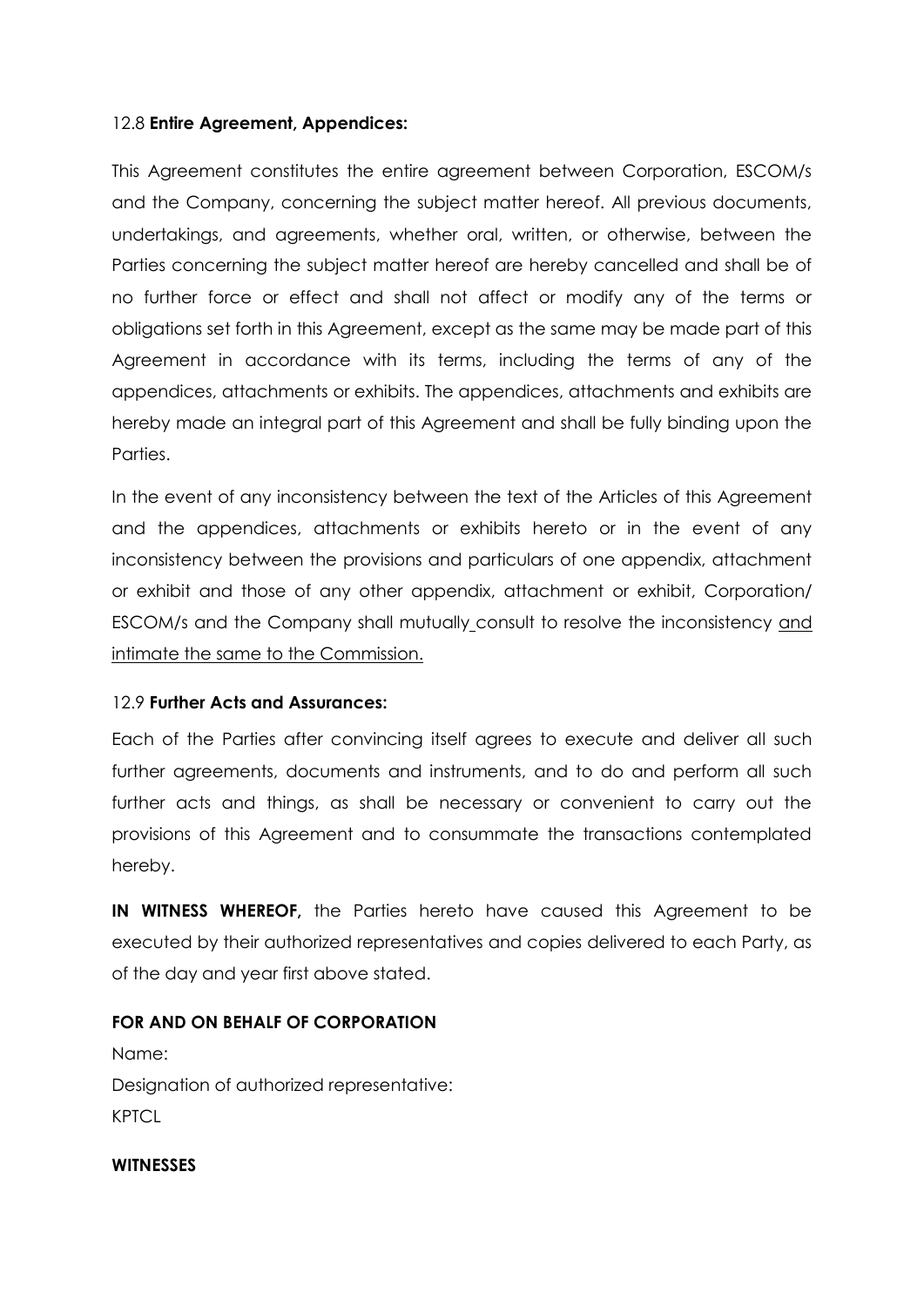1.

2.

## **FOR AND ON BEHALF OF ESCOM/s**

Name:

Designation of authorized representative:

ESCOM/s

## **WITNESSES**

1.

2.

## **FOR AND ON BEHALF OF THE COMPANY**

Name:

Designation of authorized representative:

Company:

## **WITNESSES**

1.

2.

## **SCHEDULE -1**

# **PERMITS, CLEARANCES AND APPROVALS**

- 1. G O for Establishment of Generating Plant.
- 2. Evacuation approval for evacuation of power from the generating plant to the ESCOM/s & Consumer.
- 3. Synchronization approval and Commissioning report from Corporation/ESCOM/s.
- 4. Wheeling approval by the nodal agency
- 5. Approval of the Electrical Inspectorate, Government of Karnataka for Commissioning of the transmission line for evacuation of power from the project to the injection point/ substation.